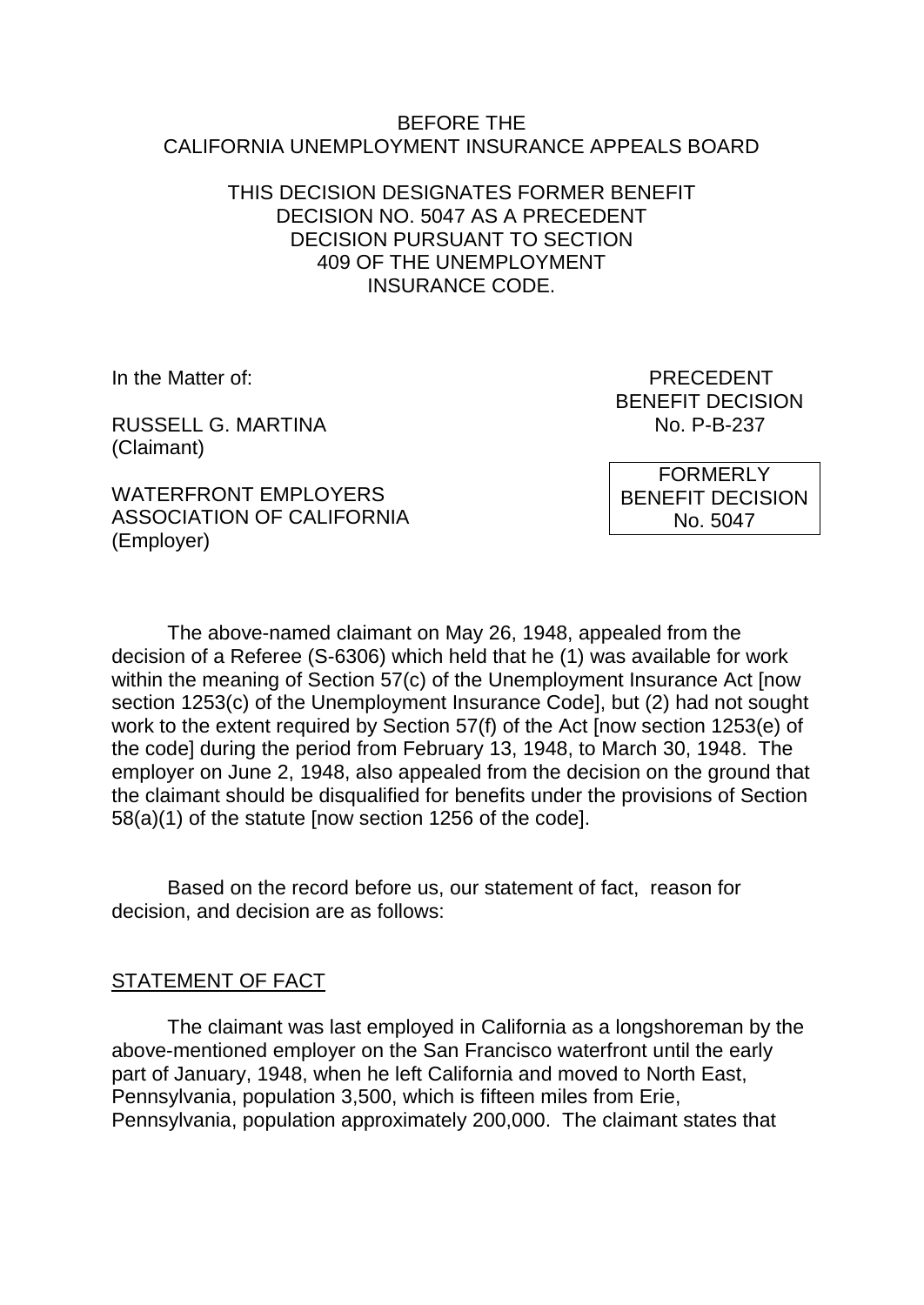the reason he left California was to establish his residence with his parents because he had become separated from his wife and consequently had no one except his mother to care for his two minor children.

On February 13, 1948, the claimant registered for work and filed a claim for benefits against California as the liable state at North East, Pennsylvania. Upon receiving notice that a claim for benefits had been filed, the employer herein protested. On March 26, 1948, the Department issued a determination which held that the claimant was not available for work within the meaning of Section 57(c) of the Unemployment Insurance Act [now section 1253(c) of the code] indefinitely commencing February 13, 1948. From such determination the claimant appealed. The Referee modified the determination and held the claimant ineligible for benefits under the provisions of Section 57(f) of the Act [now section 1253(e) of the code] during the period from February 13, 1948, to March 30,1948. The claimant and the employer both appealed from this decision, the latter contending only that the Referee failed to find that the claimant left his work in California without good cause within the meaning of Section 58(a)(1) of the statute [now section 1256 of the code].

The claimant has no restrictions or limitations on acceptable employment and the record discloses that there are opportunities for work within his qualifications in the community of his residence. In addition, a representative of the local office testified at a hearing in the matter at Erie on May 7, 1948, that the claimant was considered to be available for work where he was residing. Many persons in the claimant's locality drive to work in the large adjacent labor market in Erie, and although the claimant does not have an automobile, he has a relative in that city with whom he may obtain living accommodations. Prior to March 17, 1948, the claimant made no inquiries for work with local employers but on or about that date he contacted several dock companies in Erie and later a North East contractor. He obtained a position of short duration with the latter employer and thereafter secured other work as a carpenter's helper in North East. He continued to be employed in this position at the time of the hearing on May 7, 1948.

In connection with the claimant's leaving, the employer contends that he was granted a leave of absence for six months in December, 1947, and that he was not "dropped from the registration list of regular longshoremen" until April 13, 1948, when the Port Labor Relations Committee took such action at the claimant's request. The aforesaid committee is the ultimate hiring authority for longshoremen and is in charge of the hiring hall operated jointly by the employer herein and a longshoreman's union of which the claimant was a member. The claimant denies that he had such a leave of absence.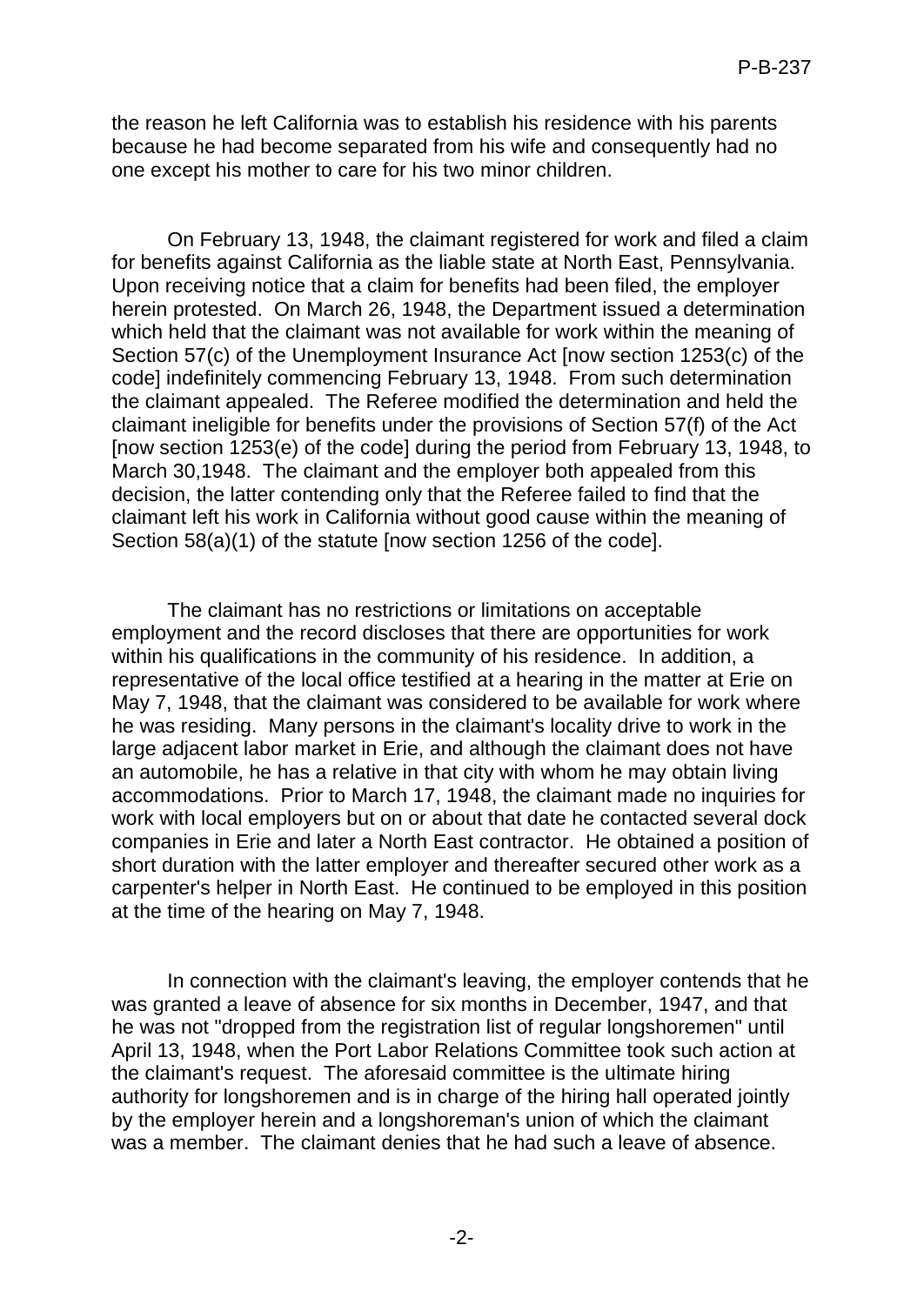He states that he asked for a withdrawal card at his union hiring hall when he left California in January, 1948, and that the union should have properly advised the committee that be was quitting at that time.

### REASON FOR DECISION

Under the facts in this case it appears that the Referee's finding that the claimant met the availability requirements of Section 57(c) of the Act [now section 1253(c) of the code] was a proper one, and the employer does not contend otherwise. We also agree with the Referee that the claimant failed to make a reasonable effort to seek work on his own behalf during a part of the period involved in this appeal. However, the Referee found that he did not make an active search for work as required by Section 57(f) of the Act [now section 1253(e) of the code] until March 29, 1948, whereas the record discloses that he commenced such an effort on or about March 17, 1948. Accordingly, we hold that the claimant met the requirements of the aforesaid section of the Act on and after March 17, 1948.

There is a conflict in the record relating to the actual date the claimant terminated his employment. However, the claimant's statement that he notified his union that he was quitting in January is persuasive. That he was not "dropped" from the registration polls at that time is understandable considering the manner in which the termination of a longshoreman is effectuated. In any event, his action in filing a claim for benefits the following month clearly establishes that he abandoned any employee-employer relationship which may have continued to exist at that time. In considering the claimant's reason for leaving, we can see no merit to the employer's contention that he did not have a good and compelling reason for quitting. The evidence shows that the claimant had the sole responsibility of caring for his two small children when be became separated from his wife. Consequently, the need of caring for these minor dependents made it mandatory for him to leave his work, and since the claimant had no one to furnish this care where he was living he found it necessary to return to the home of his parents in Pennsylvania where his mother could assume the responsibility.

Under these circumstances and in accordance with many prior holdings of this Board, we conclude that the claimant had a sufficiently compelling reason for leaving his employment in California to constitute good cause for such voluntary termination within the meaning of Section 58(a)(1) of the Act [now section 1256 of the code].